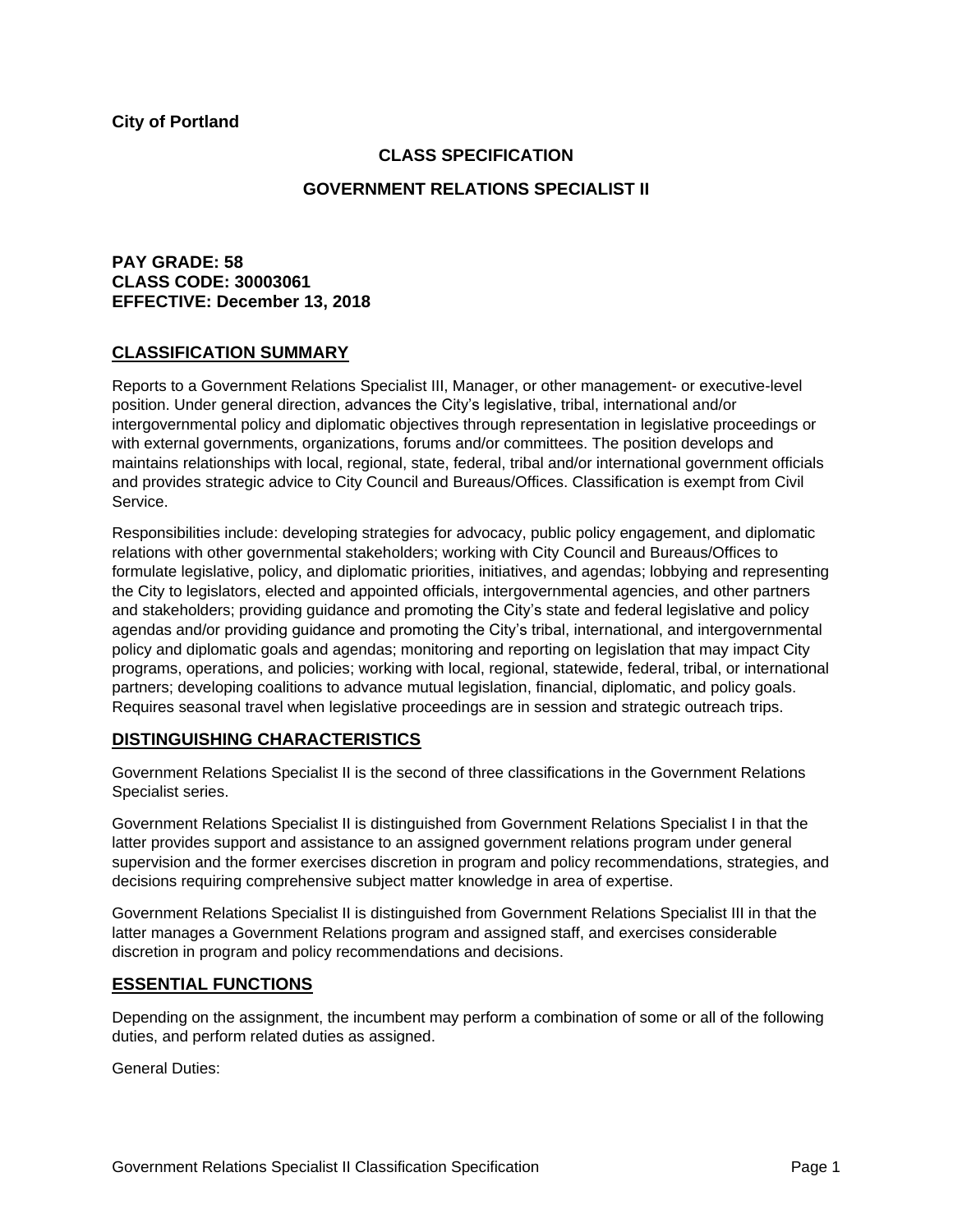- 1. Work with Bureaus/Offices to identify and refine issues to be included in legislative agendas, policy initiatives, and/or community engagement; mediate conflicts when concepts impact multiple Bureaus/Offices; recommend City positions and actions on external legislation, policy, and diplomatic matters to achieve desired results and provide likelihood of success; present agendas to City Council during work sessions and for final approval; communicate with Bureaus/Offices and City Council regarding legislative and policy statuses and strategy updates.
- 2. Track, analyze, and interpret proposed legislation on matters related to City programs, operations, policies, fiscal matters, and other relevant issues; draft legislation summaries, position papers, and regular correspondence regarding legislative updates to City Council and Bureaus/Offices; contribute content to legislative communications, including but not limited to legislative agendas and reports.
- 3. Conduct research to recommend solutions and propose strategies for legislative action; directly lobby, advocate, and negotiate for the City's legislative agenda to legislators and others in order to introduce and pass legislation; propose revisions to legislation consistent with City interests and work to defeat bills contrary to City interest.
- 4. Conduct research to recommend solutions and propose strategies for policy initiatives on operational, administrative, financial, political, and policy issues and opportunities in area of expertise; develop and maintain relationships and continuous levels of public policy engagement with legislators and their staff, elected and appointed officials, community, international and tribal partners, and other stakeholders.
- 5. Develop internal City policies, procedures, and protocols in area of expertise to advance, support, and affirm the City's Core Values of Anti-Racism, Equity, Transparency, Communication, Collaboration, and Fiscal Responsibility.
- 6. Facilitate and advise City Council, Bureau/Office directors, and policy staff in lobbying and conducting diplomacy with legislators, elected or appointed officials, and international and tribal governments, partners, and stakeholders; coordinate meetings between City Council members and Bureau/Office directors with legislators, their staff, other elected and appointed officials, and international and tribal governments, partners, and stakeholders; brief City Council, Bureau/Office directors, and policy staff prior to meetings.
- 7. Collaborate and travel to meet with regional, statewide, federal, tribal, and/or international partners to vet concepts, build initial support, and develop coalitions to advance mutual legislative, political, and policy interests.
- 8. Represent the City's interests to external organizations, associations, delegations, and other public forums, serving on external policy committees, summits, and other public forums; write and review letters of support or opposition on behalf of the City; testify before legislative committees.

## Specific Duties:

In addition to the General Duties, the incumbent may perform a combination of some or all of the following duties specific to the position.

- 1. Facilitates the development, vetting, and City Council approval of a Federal Legislative and Regulatory Agenda for the City; manages the federal representation contract and serve as the primary liaison to the City's lobbyist in Washington, D.C.
- 2. Provides diplomatic relations with foreign governments and officials including leading the collaboration when receiving incoming requests and managing intergovernmental relationships.
- 3. Establish, maintain, and manage relationships with key local and regional partners that support the City of Portland's efforts to elevate its international reputation, including tourism, educational exchanges, economic development, and export assistance programs.

# **SUPERVISION RECEIVED AND EXERCISED**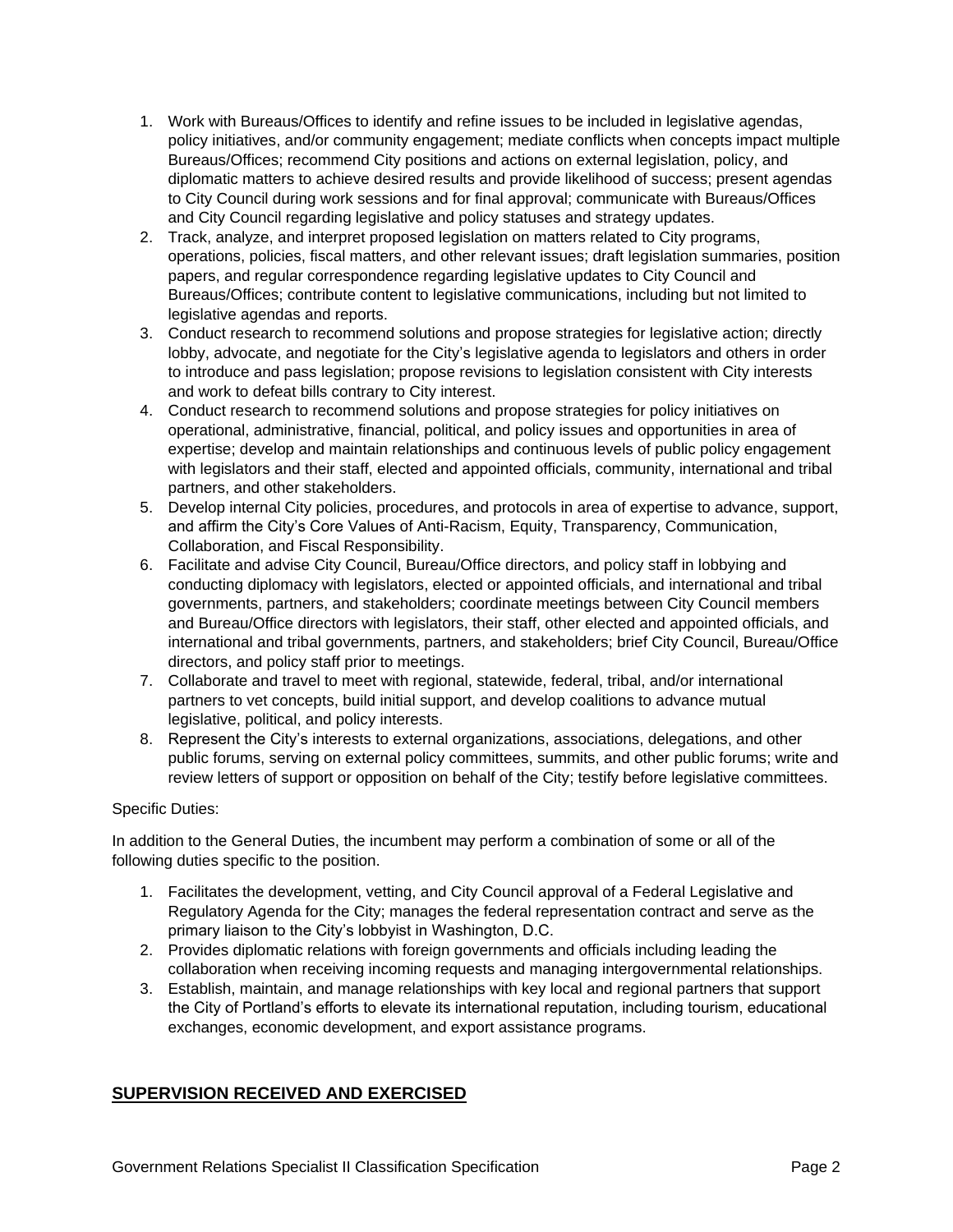The work of this classification is performed under general supervision by a Government Relations Specialist III, Manager, or other management- or executive level position.

This classification does not have supervisory responsibilities. This classification may lead the work of other staff, interns, or volunteers.

# **KNOWLEDGE/SKILLS/ABILITIES REQUIRED**

- 1. Knowledge of intergovernmental affairs, community relations, and public affairs issues and challenges, relevant laws and regulations, and court decisions applicable to City programs, operations, and policies.
- 2. Knowledge of responsibilities and obligations of public officials and governmental agencies.
- 3. Knowledge of legislative processes, steps, and influence points.
- 4. Knowledge of conflict resolution and coalition building.
- 5. Knowledge of negotiation techniques and the ability to apply them in lobbying on behalf of the City.
- 6. Ability to learn the City's key functions and interrelationships of Bureaus/Office's strategies, programs, policies, and operations and legislative positions.
- 7. Ability to navigate sensitive political environments.
- 8. Ability to perform legislative, financial, statistical, and comparative analysis and research.
- 9. Ability to prepare clear, concise, accurate, and complete analyses, reports, correspondence, records, and other written materials.
- 10. Ability to establish and maintain effective working relationships with elected officials, legislators, the public, Bureau/Office staff, intergovernmental and other agency staff, and others encountered in the course of work.
- 11. Ability to collaborate with communities of color and people traditionally underrepresented in local decision-making; facilitate inclusive participation in programs and activities; communicate crossculturally.
- 12. Ability to communicate effectively, both verbally and in writing; present information, reports, and recommendations clearly and persuasively.

## **MINIMUM QUALIFICATIONS REQUIRED**

Any combination of education and experience that is equivalent to the following minimum qualifications is acceptable.

**Education/Training:** Bachelor's degree from an accredited college or university with major course work in public administration, political science, public policy, or a related field;

AND

**Experience**: Three (3) years of progressively responsible experience in legislative analysis or intergovernmental affairs.

#### **Special Requirements and/or Qualifications:**

A valid state driver's license may be required for certain positions.

#### **Preferred Qualifications:**

Juris Doctorate from American Bar Association certified law school; license to practice law in the State of Oregon; master's degree in public policy, public affairs, or related field from an accredited college or university; or equivalent work experience.

Bargaining Unit: Non-represented